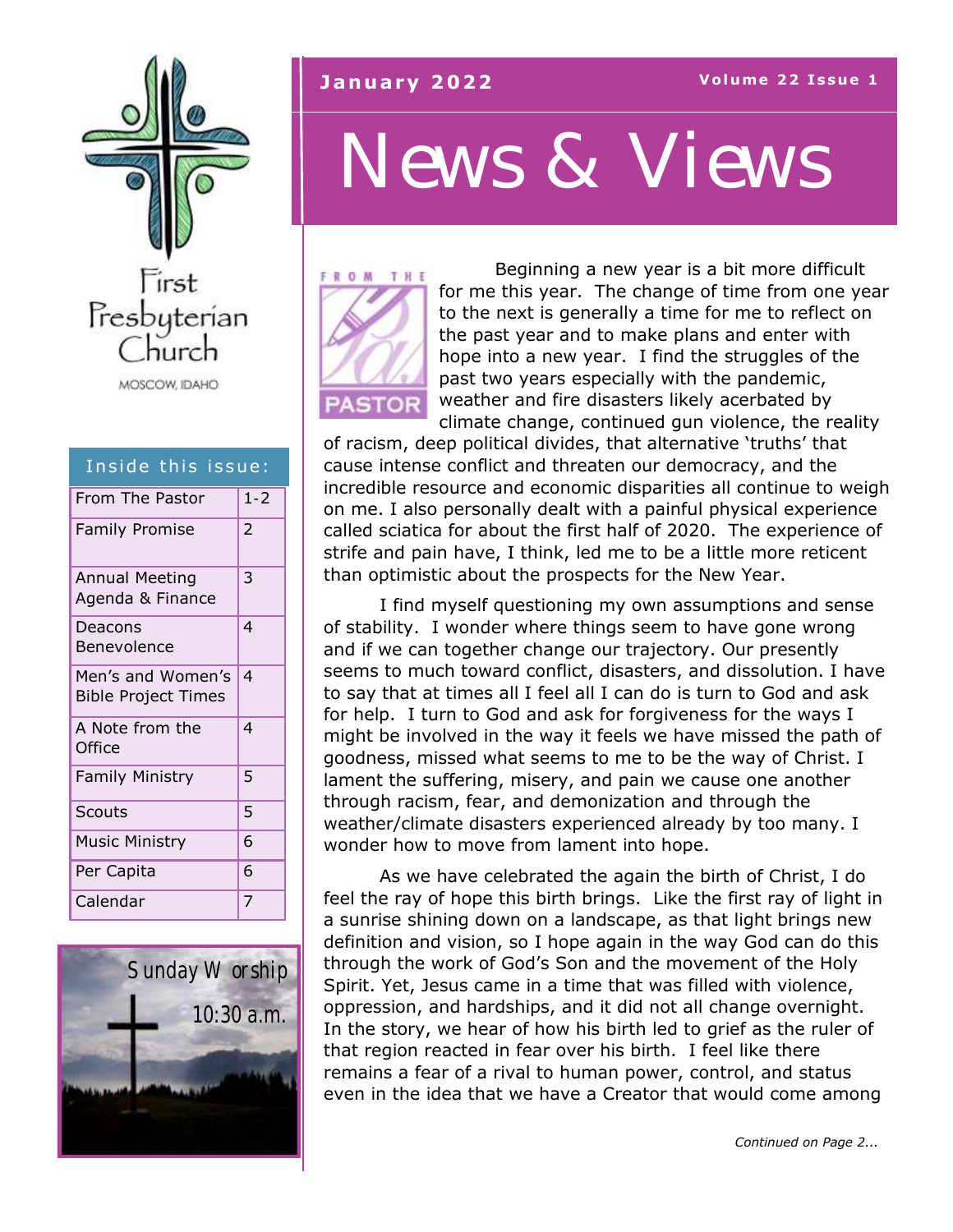#### From the Pastor *...continued from Page 1*

us to heal us. This fear impedes seeing how this Creator might show us how to live in a way that is good and enables us to become what we were created to be.

I hope to renew my efforts to turn to this Creator. I feel I need to notice again what it means for our Creator, our God, to come among us. I need to attend again to Jesus' teaching. I need to notice how Jesus demonstrates God's love offered us. I need to see how Jesus reveals a way into a different kingdom, one in which humans do not rule, and where serving is a blessing. I am reminded that not only celebrating Jesus' birth but listening, noticing, and attending to what God is up to is central to our faith. I hope to do more of this listening.

Sometimes as I sit in my living room with the fire in the fireplace warming the room, all these fears and thus the need and effort needed to turn and listen can seem far away, or far in the future. Then another event happens, another day dawns in which the need for change is evident, and I recognize that my need to listen and notice God's will, way and work is real. I invite you to renew your listening, noticing, and engaging with God as well as we enter this New Year.

Grace and peace,

Norman

#### **Family Promise Update**

Family Promise of the Palouse is a nonprofit organization whose mission is to empower families experiencing homelessness to achieve sustainable independence for a more promising future. Along with providing temporary housing in local church facilities, they also work with homeless families in our community to guide them to long term sustainable housing. Families receive education related to financial literacy, parenting and life skills. Families also are guided with the support of our case-manager to employment, health care and housing.

First Presbyterian Church is hosting Family Promise guests January 23-30. Currently, our service to our guests only includes delivering dinner to the Day Center in the evening and acting as overnight hosts, and there are many tasks in preparation for those two services. We will again be working with our friends from the Quail Run Ward to fulfill these tasks during the week.

An online training module for Family Promise volunteers is available, and we are asking that all volunteers renew their training. It's been several years! Those who have volunteered in the past should have received the information about how to access the training. If you are interested in volunteering for the first time, please contact Celeste Brown at bioinfomom@roadrunner.com.

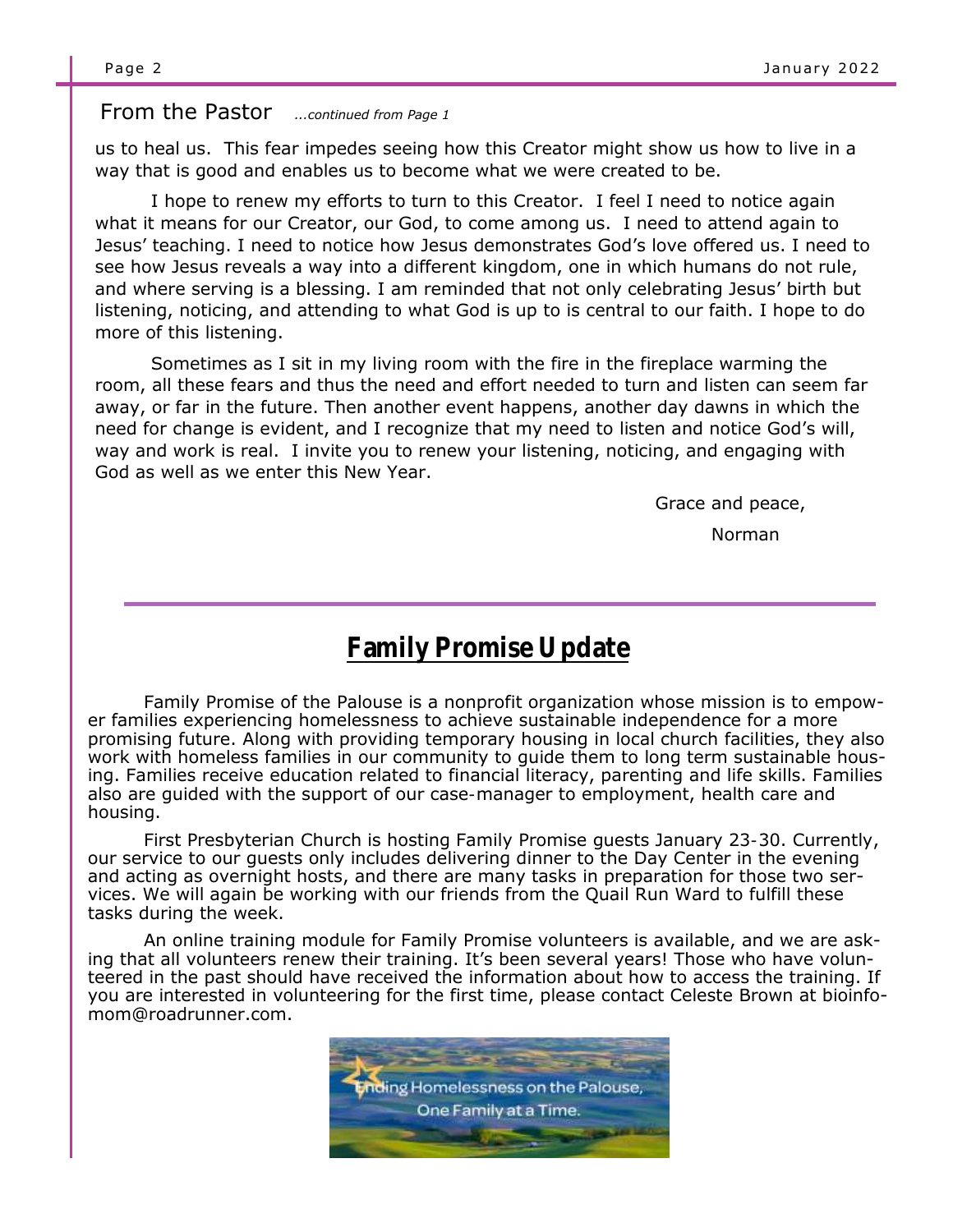#### **Annual Meeting**

#### **January 30, 2022 11:45 a.m. In-Person and via Zoom**

Zoom Meeting Information

Zoom Meeting link: https://us02web.zoom.us/j/83617453512? pwd=blJsZC9XSGFpVGdXQXVIOVFtSEhqQT09

Meeting ID: 836 1745 3512 Passcode: 528197

#### AGENDA

Annual Congregational Meeting – Pastor Norman Fowler, Moderator Call to Order Prayer Quorum Motion: accept agenda Election of Church Officers & Nominating Committee Members Review and vote on the Pastor's Terms of Call for 2021 Presentation of Annual Reports Review of Committee and Other Reports Review of Budget Annual Corporation Meeting – Jon Van Gerpen, President Annual Meeting of Lael, Inc. – Neal Wallen, President Election of Board Members Review of the Year Other Business Adjournment Prayer

> First Presbyterian Church 405 S. Van Buren Moscow, ID 83843



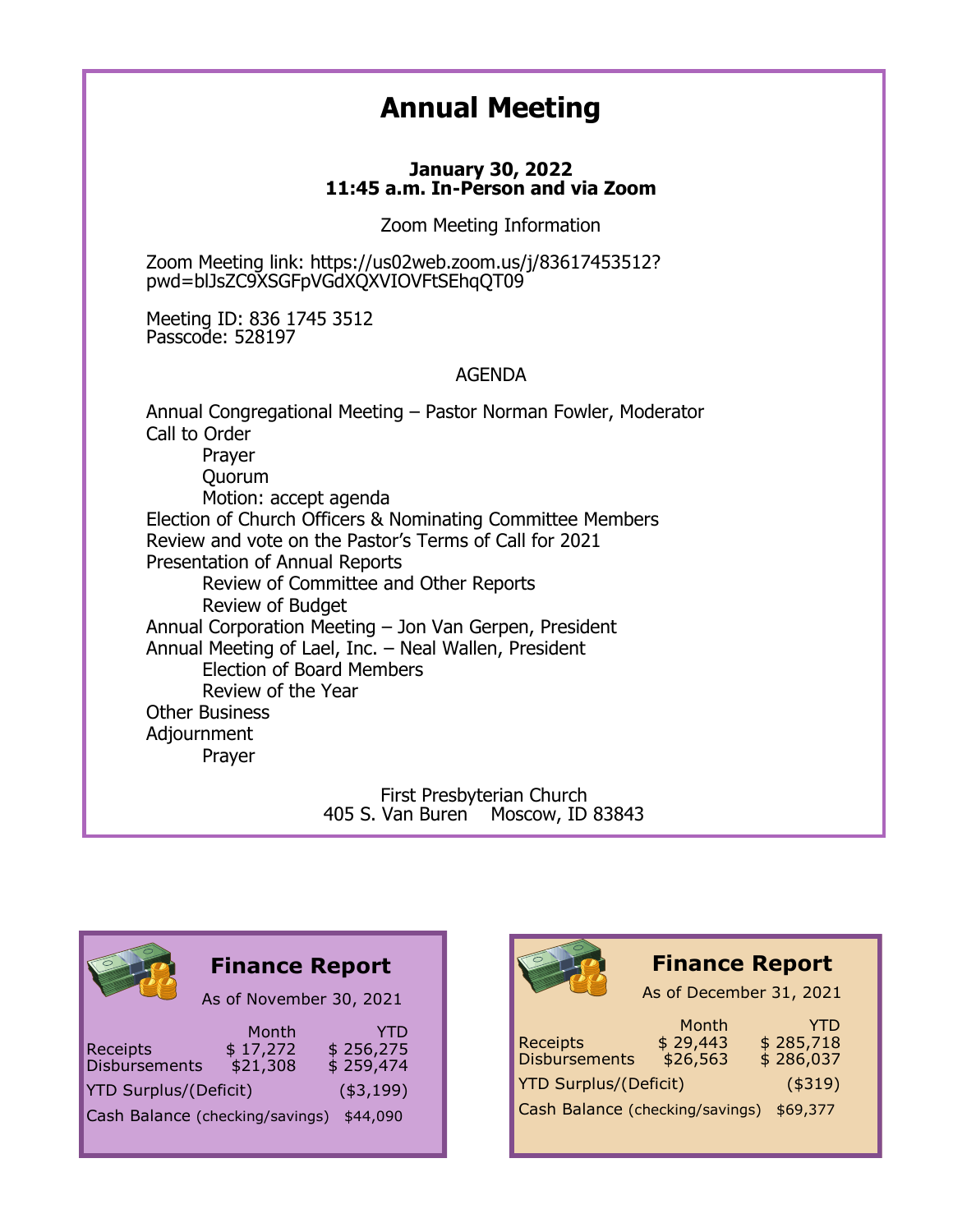#### **Deacons Benevolence for January**

This month's Benevolence offering will be going to Avista Utilities', Project Share. Project Share is a community fund that helps keep homes warm through crisis situations like a sudden loss of income, expensive medical costs, malfunctioning heating equipment and other unforeseen circumstances that deplete available funds and make it difficult to pay household energy costs. The program is a partnership between utilities, fuel vendors and community action agen-



cies that provide emergency energy assistance to qualified households that have exhausted all other energy assistance resources.

Offerings may be put in the offering plate or mailed to First Presbyterian Church (marked January Benevolence), or you give online using the [Tithe.ly](https://tithe.ly/give?c=982246) app or the "Give" button on our website at [fpcmoscow.org.](http://fpcmoscow.org/)



#### **Men's and Women's Bible Project Groups**

The men's Bible Project group will start meeting again via zoom on January 12th at 10:30 AM. The women's Bible Project group will begin meeting again on January 27th at 10:00 AM in the church library.

### Thank You from the Office

I have to say I have never had a job like this one. The kindness, help, and advice I have received has been overwhelming and inspiring. I am stepping into some very big shoes, but Kathy has been the best predecessor a girl could ask for, between the training she gave me and her continuing help I feel incredibly blessed. Every aspect of this job fills me with a sense of joy (even the parts that could be considered less than awesome), needless to say I love this position and this church, I am so excited to work with everyone through the coming years. I am here to help, so please let me know if there is ever something you may need!

I feel it is important for me to address the times we are experiencing; our world, country, and communities are experiencing difficulties as a direct result of the pandemic. I hope to be helpful as First Presbyterian Church continues to navigate these times and offer comfort and support to the community and our congregation.

So, with all of that said, I want to add a huge thank you. Thank you for the opportunity to help. Thank you for your love and guidance. Thank you for being my family since I made the move to Moscow in 2014 and for the support as I started my family with Michael! James is one lucky kiddo to have you all as church family! You guys' rock!

- Lauren Nancarrow,

Administrative Assistant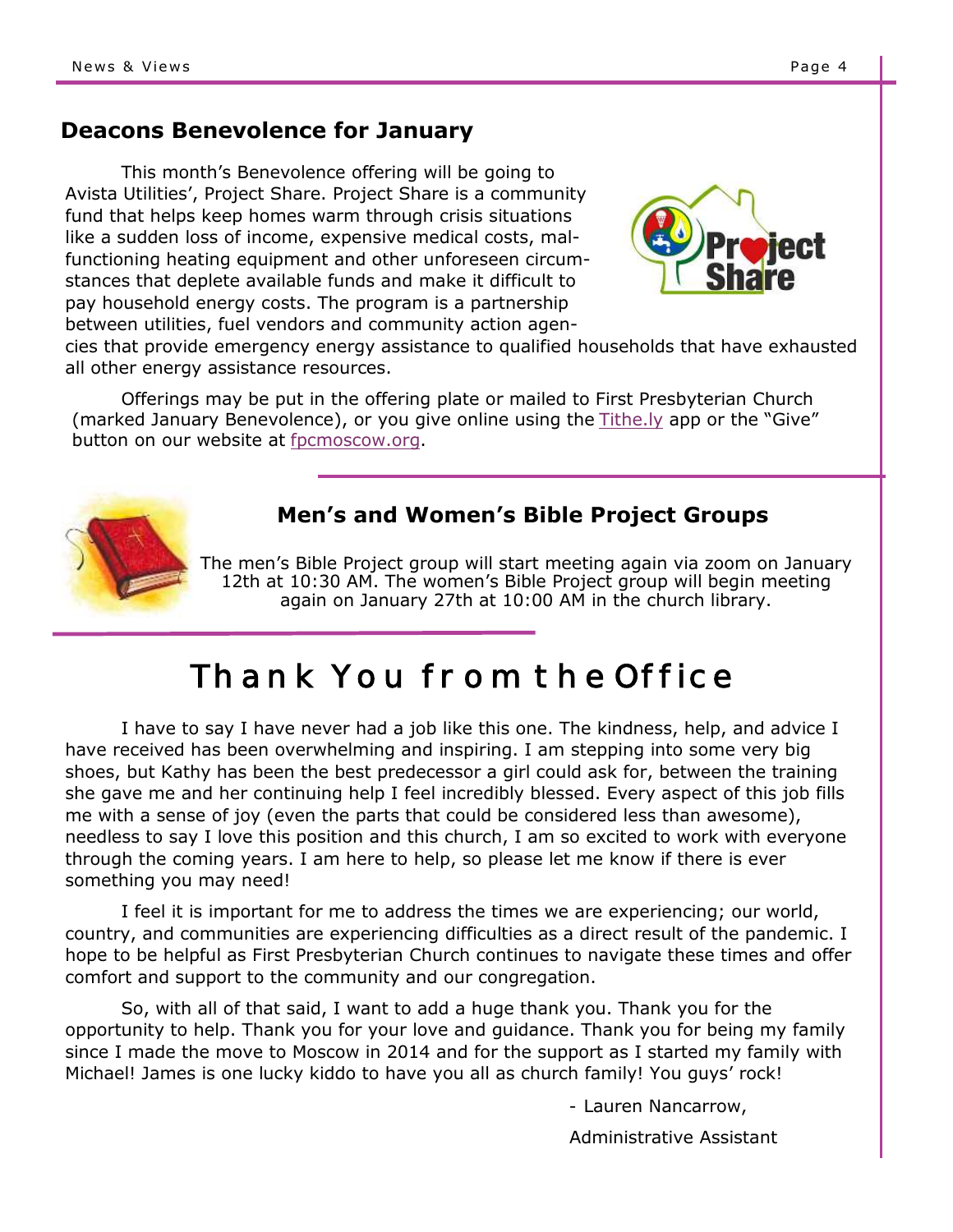# FAMILY MINISTRY

Julie Hopper, Interim Director of Family Ministry [familyministryjulie@gmail.com](mailto:familyministryjulie@gmail.com)

As we move into the New Year of 2022, it seems like a great time to say, "Thank You!" There are so many of you to thank for helping in my role as Family Ministry Director. Even though it seemed like we were just feeling our way along to find ways to connect with one another despite Covid, we reconnected through a big variety of activities: park play days, cookie outreach to the high school, outdoor VBS, outdoor Sunday morning worship for kids, outdoor FOON (even in some crazy weather), youth group parties and more. If we added up all the people who helped and all the time spent one these activities, we would be surprised at how much they come to. Thank you to all those who have offered up front help. And to the many who have helped in ways that are very much in the background but are vital to having a workable system.

We've dealt with ongoing uncertainty throughout 2021, but we took opportunities to reach out to one another and to reach out into our community. Now, it looks like 2022 will bring more of the same. Omicron is spreading speedily around the world, and we're not sure if or how we will be adjusting our activities in response. However, this need not fetter our love and care for one another. Family Ministry, as well as the church at large, will continue to adapt to worship and serve together.

As 2021 wanes and we open the door on 2022, it's a perfect time to contemplate God's goodness to us and express our gratitude for his work in our lives. At Christmas, we have just been reminded that Jesus came, in humility and love, to live as our example, die as our sacrifice and rise again as our Savior. Every day we can experience his presence, and one excellent way is through the beauty in the world. Noticing and soaking beauty into our souls is an extravagant gift from God to encourage and help us. I'm also grateful for his patience with my failures and his comfort in any difficult circumstance in my life. Hooray for God, who is always faithful! I'm so glad I can safely trust in him.

 $\sim$ Julie



#### **WE URGENTLY NEED A SCOUT CHARTERD ORGANIZATION REPRE-SENTATIVE-**

The Chartered Organization Representative (COR) is the direct contact between the troops and First Presbyterian Church, and signs off on all adult leader applications. This individual will also be a member of the district committee and a voting member of the local council. For further information contact Lauren in the office, or Troop Committee Chair Ben Bailey at bcbphone@gmail.com.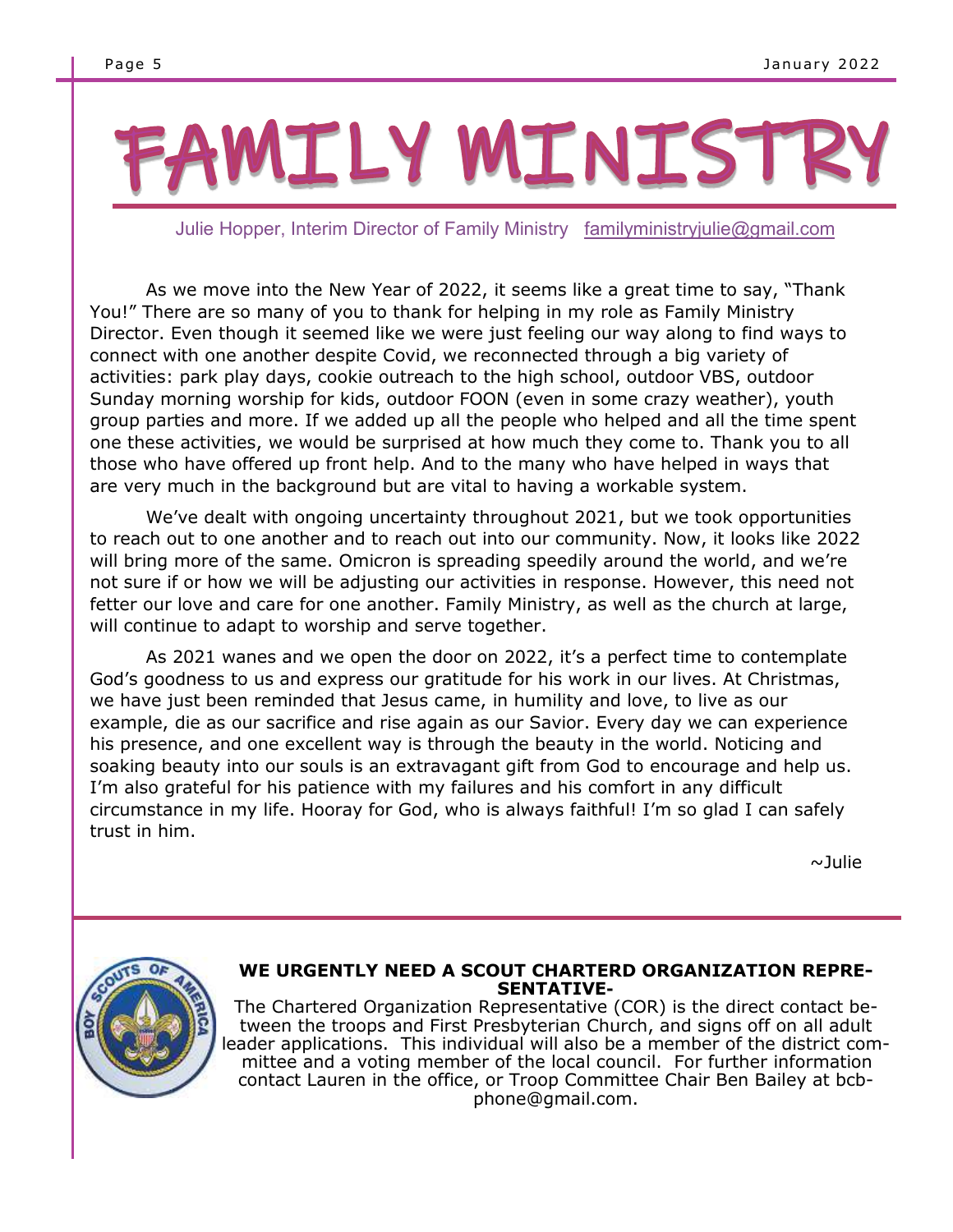## Music Ministry

This year at FPC music saw many of the same challenges as last year, yet glimmers of new life still find their way to emerge.

In addition to our regular Sunday in-person worship services, we have been able to resume our in-person Taizé services on Wednesday evenings. During the summer, we were able to have a couple services out at the Lael retreat center. These were made possible with extra effort and time by members of the Praise Team transporting equipment to and from the church sanctuary, as well as the organization of Pastor Norman in helping put the services together.

The month of May saw the departure of our previous worship accompanist in the wake of their busy school-life and impending performance scheduling. Our biggest thanks and best of luck to Abigail Silverberg. With the organization of our personnel committee and Mary Bosch Read leading the search, we were able to find our new and current worship accompanist in Ian Wendt who has blessed our worship with the music he provides and his talented skill in accompanying both ensemble and vocal leadership.

Perhaps one of the more significant activities this past year was putting together 9 singers together for an anthem and hymn which was video recorded and featured in our online Lessons and Carols Christmas Eve service. This also featured the talents of our former worship accompanist Megan Blood and her husband Darrick, as well as from David Roon. My biggest thanks to them for their contribution and talent.

My biggest thanks to Kathy Pendegraft for setting up the microphone for recording and Pastor Norman for operating the video camera for the choir's pieces. Special thanks also to our singers Gary Peterson, Tom Richards, Kathy & Bruce Pitman, Keith & Mary Stormo, Julie Hopper, Kathy Pendegraft, and Susan Billin for singing and to the folks who volunteered to take the robes home for cleaning and organize them for that recording.

I also extend my biggest thanks to Kathy Pendegraft, Mary Robinson, Mary Bosch Read, and Jacob Wells for their musical talents and knowledge they bring to the Praise Team and the worship services throughout the year.

And of course, nothing beats getting to sing all four verses of "Silent Night" together in the snow on Christmas Eve. We shall see what 2022 brings in light of the Omicron Covid-19 variant, but am thankful for memories like these and for getting to look back at this past year with great pride as we enter the new one.

- Thomas Pearson

**PER CAPITA ASSESSMENT** At the beginning of each calendar year, we as a church are required to pay a per capita assessment to Presbyterian Church (USA) based on the number of people on our membership roll. The per capita assessment helps cover the overhead expenses and supports the administrative and operational costs of the Presbytery, Synod, and General Assembly. The per capita amount for 2022 is \$37.00 for each enrolled member. If you are able to contribute toward this expense, please mail your check to the church. Checks should be made out to First Presbyterian Church with the notation "per capita" in the memo line. You may also contribute online at tith.ly.com. Questions about your membership status may be directed to the church office.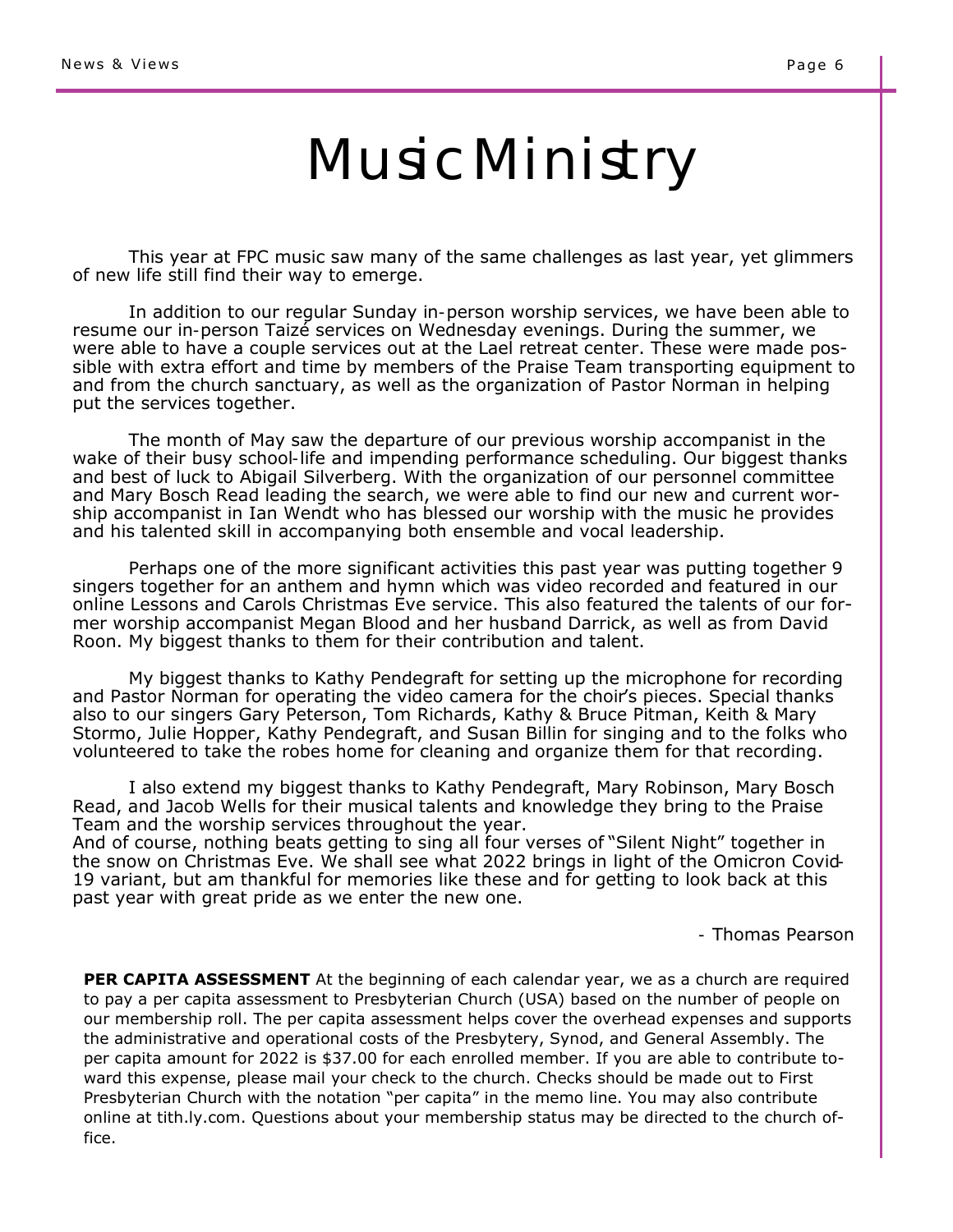## $\overline{a}$ January 2022

| Sun                                            | Mon                                                            | Tue                                           | Wed                                                       | Thu       | Fri | Sat                          |
|------------------------------------------------|----------------------------------------------------------------|-----------------------------------------------|-----------------------------------------------------------|-----------|-----|------------------------------|
|                                                |                                                                |                                               |                                                           |           |     | 1                            |
| $\mathbf{2}$                                   | 3                                                              | 4                                             | 5                                                         | 6         | 7   | 8                            |
| $10:30 -$<br><b>Worship</b>                    |                                                                |                                               |                                                           |           |     |                              |
| 9                                              | 10                                                             | 11                                            | 12                                                        | 13        | 14  | 15                           |
| $10:30 -$<br><b>Worship</b><br><b>1-3: FNB</b> |                                                                |                                               |                                                           |           |     | <b>3-7: FNB</b><br>meal prep |
|                                                |                                                                |                                               |                                                           |           |     |                              |
| 16                                             | 17                                                             | 18                                            | 19                                                        | <b>20</b> | 21  | 22                           |
| $10:30 -$<br><b>Worship</b><br><b>1-3: FNB</b> | <b>MLK JR.</b><br><b>DAY</b><br><b>CHURCH</b><br><b>CLOSED</b> | 8-4: Classi-<br>cal Conver-<br><b>sations</b> | 10:30-<br><b>Men's Bible</b><br><b>Project on</b><br>zoom |           |     | <b>3-7: FNB</b><br>meal prep |
| 23                                             | 24                                                             | 25                                            | 26                                                        | 27        | 28  | 29                           |
| $10:30$ am-<br><b>Worship</b>                  |                                                                | 8-4: Classi-<br>cal Conver-<br><b>sations</b> | 10:30-<br><b>Men's Bible</b><br><b>Project on</b>         |           |     | <b>3-7: FNB</b><br>meal prep |
| $1-3: FNB$                                     |                                                                |                                               | zoom                                                      |           |     |                              |
| 30                                             | 31                                                             | 1                                             | 2                                                         | 3         | 4   | 5                            |
| $10:30 -$<br><b>Worship</b>                    |                                                                | 8-4: Classi-<br>cal Conver-                   | $10:30-$<br><b>Men's Bible</b><br><b>Project on</b>       |           |     | <b>3-7: FNB</b><br>meal prep |
| 11:45-An-<br>nual Meet-<br>ing                 |                                                                | <b>sations</b>                                | zoom                                                      |           |     |                              |